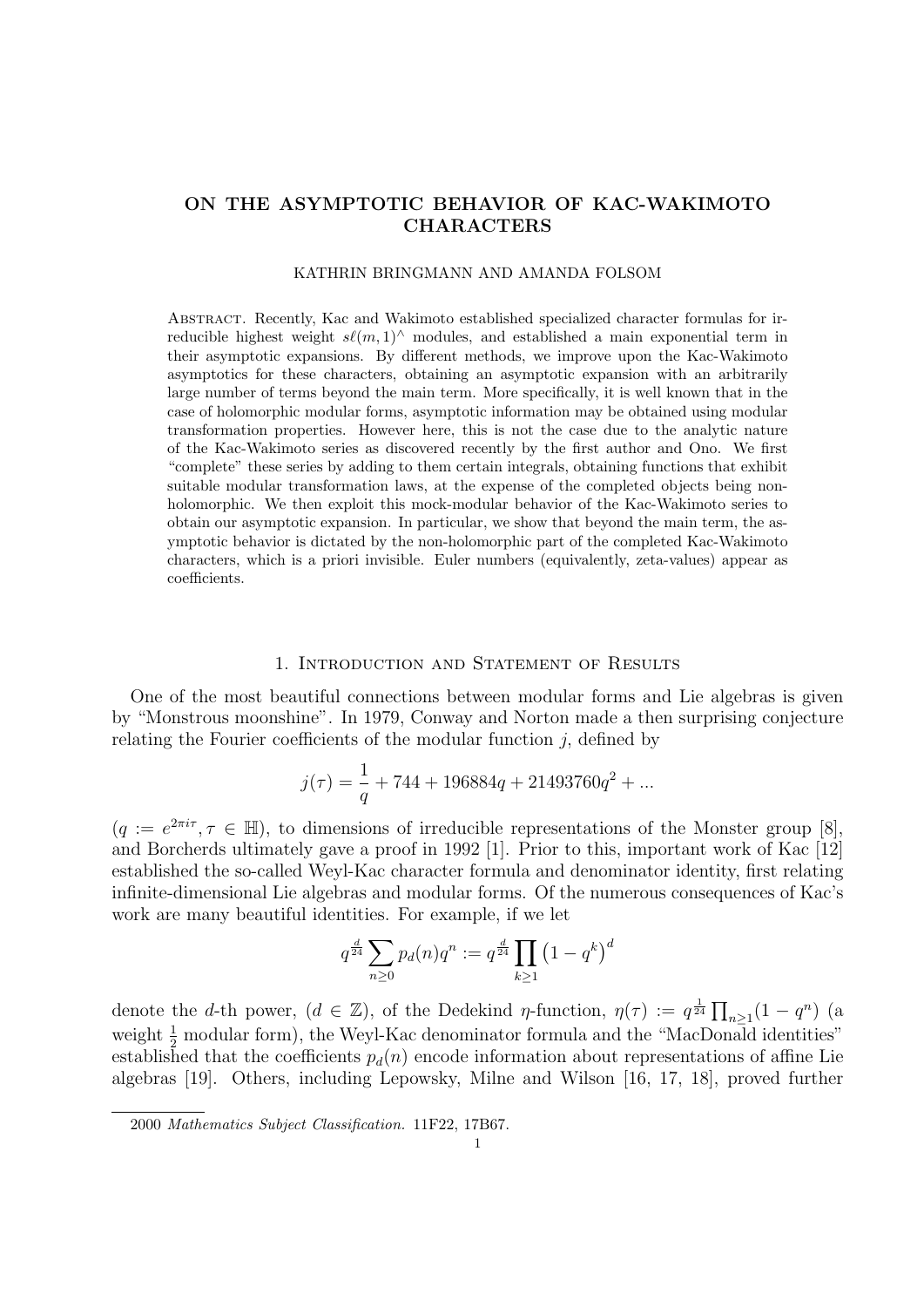identities along these lines, and showed, for example, that the classical Rogers-Ramanujan identity

$$
\sum_{n\geq 0} \frac{q^{n^2}}{(q;q)_n} = \prod_{n\geq 1} \left(1 - q^{5n-1}\right)^{-1} \left(1 - q^{5n-4}\right)^{-1},
$$

 $(a;q)_n := \prod_{j=0}^{n-1} (1 - aq^j)$ , and subsequent generalizations, become principally specialized characters for the standard modules for  $A_1^{(1)}$  $\binom{1}{1}$ .

More recently, Kac and Wakimoto [14] found a specialized character formula for  $tr_{L(\Lambda_{(s)})}q^{L_0}$ , where  $L(\Lambda_{(s)}; r+1)$  is the irreducible  $s\ell(m, 1)$ <sup>^</sup> module with highest weight  $\Lambda_{(s)}$ , and  $\tilde{L}_0$  the "energy operator". In [7], the first author and Ono answered a question of Kac regarding the "modularity" of the characters  $tr_{L(\Lambda_{(s)})} q^{L_0}$ , and proved that they are "holomorphic parts" of certain nonholomorphic modular functions. Following this, in [10], the second author showed that the Kac-Wakimoto characters are, up to simple q-series, universal mock theta functions [11].

In this paper, we aim to understand the asymptotic behavior (see [13]) of the Kac-Wakimoto characters of [14], given by

$$
(1.1) \t tr_{L(\Lambda_{(s)})} q^{L_0} := 2q^{-\frac{s}{2}} \frac{\phi(q^2)^2}{\phi(q)^{m+2}} \sum_{k=(k_1,\ldots,k_{m-1})\in\mathbb{Z}^{m-1}} \frac{q^{\frac{1}{2}\sum_{i=1}^{m-1}k_i(k_i+1)}}{1+q^{\sum_{i=1}^{m-1}k_i-s}},
$$

with  $s \in \mathbb{Z}$ ,  $m \geq 2, m \in \mathbb{N}$ , and  $\phi(q) := \prod_{n=1}^{\infty} (1 - q^n)$ .

Replacing  $\tau$  by  $it, t \in \mathbb{R}^+$ , Kac and Wakimoto [14] established the following asymptotic behavior for  $tr_{L(\Lambda_{(s)})}q^{L_0}$  as  $t \to 0^+$ :

(1.2) 
$$
tr_{L(\Lambda_{(s)})} q^{L_0} \sim \frac{\sqrt{t}}{2} e^{\frac{\pi (m+1)}{12t}}.
$$

Their methods involve series manipulations and modular transformations of theta functions.

Using completely different methods, our main result in this paper improves upon the asymptotic behavior given for  $tr_{L(\Lambda_{(s)})} q^{L_0}$  as established by Kac and Wakimoto in (1.2), who give the main exponential term in the asymptotic expansion of  $tr_{L(\Lambda_{(s)})}q^{L_0}$ . Here, we obtain an asymptotic expansion for  $tr_{L(\Lambda_{(s)})} q^{L_0}$  with an arbitrarily large number of terms (beyond the main term). More precisely, it is well known that in the case of holomorphic modular forms, asymptotic information may be understood using modular transformation properties. However, here, due to the analytic nature of the Kac-Wakimoto series as discovered recently by the first author and Ono [7], we must proceed by different methods. We first relate the Kac-Wakimoto characters  $tr_{L(\Lambda_{(s)})} q^{L_0}$  to "multivariable Appell functions", natural generalizations of certain Lerch sums studied recently by Zwegers [21, 22] (see §2 for definitions). Zwegers' work, together with the work of Ono and the first author have sparked a flurry of recent research on harmonic weak Maass forms and mock theta functions (see for example  $[2, 3, 4, 5, 6, 20]$ . We point out the historical significance of Zwegers' thesis  $[21]$ , which after nearly 100 years, finally explained the "modularity" of Ramanujan's mock theta functions (simple q-series expansions resembling classical theta functions) via the mock-modular functions  $\mu(u, v; \tau)$ . (See §2.)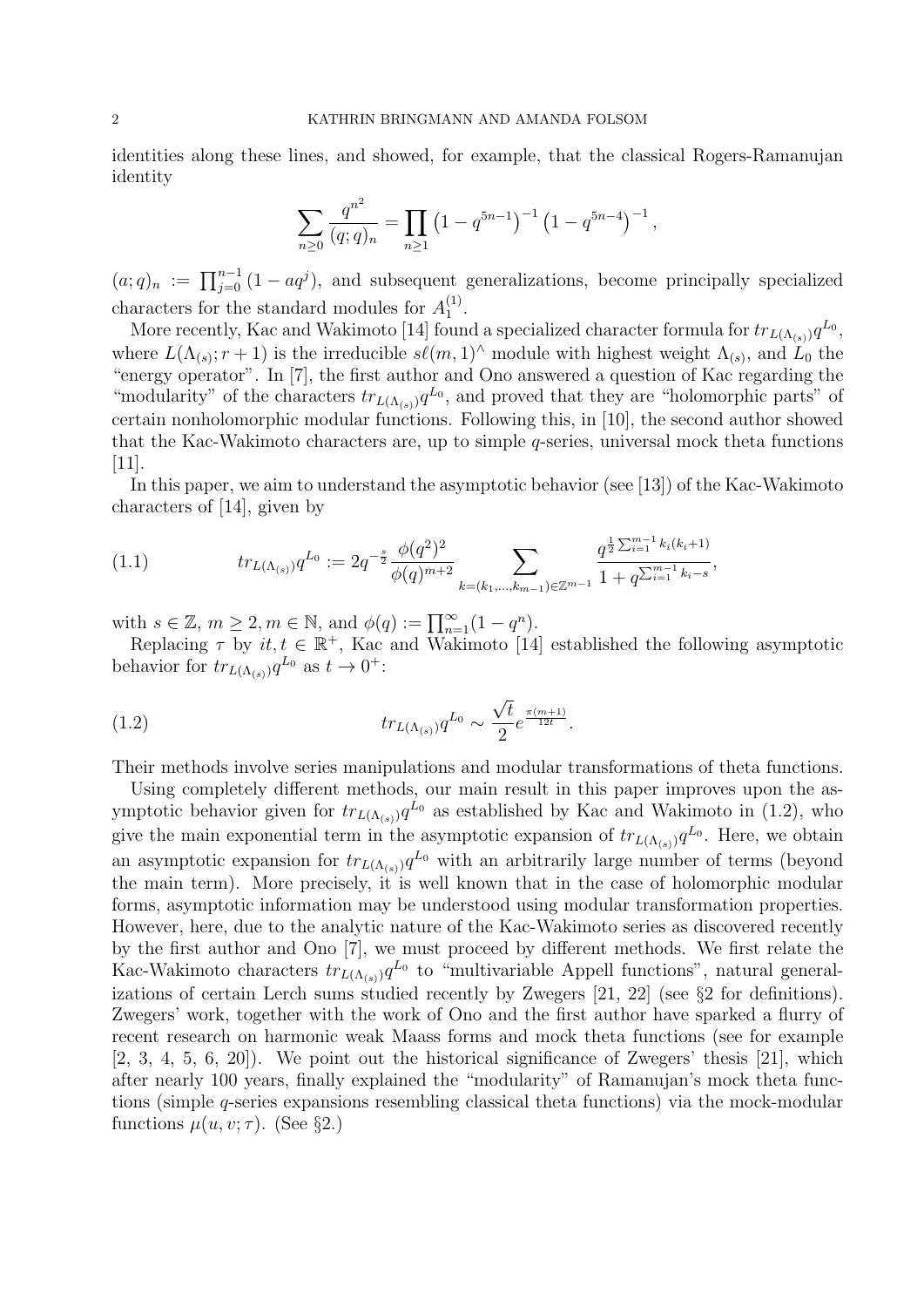We then exploit the philosophy that mock modular forms may be "completed" by adding certain non-holomorphic integrals to produce functions exhibiting suitable modular transformation properties, at the expense of the completed objects being non-holomorphic. We show that in the case of the Kac-Wakimoto series, beyond the main term, their asymptotic behavior is dictated by the non-holomorphic part of the completed series, which is a priori invisible.

To state our theorem, we let  $E_j$ ,  $j \geq 0$ , denote the Euler numbers (relatives of Bernoulli numbers), defined by the generating function

$$
\sum_{j=0}^{\infty} \frac{E_j x^j}{j!} = \frac{2}{e^x + e^{-x}}.
$$

**Theorem 1.1.** Let  $m, N \in \mathbb{N}, m \geq 2$ , and  $s \in \mathbb{Z}$ . Then as  $t \to 0^+$ , we have

$$
tr_{L(\Lambda_{(s)})} q^{L_0} = \frac{\sqrt{t}}{2} e^{\frac{\pi (m+1)}{12t} - \frac{\pi (m-2)t}{12}} \left( \sum_{j=0}^N a_j(m-1,s)t^j + O\left(t^{N+1}\right) \right),
$$

where the coefficients  $a_i(n, s)$ ,  $n \in \mathbb{N}$ ,  $s \in \mathbb{Z}$  are defined as

(1.3) 
$$
a_j(n,s) := \frac{(\pi s)^j}{j!} \sum_{\ell=0}^j \binom{j}{\ell} \left(\frac{n}{4s}\right)^{\ell} E_{j+\ell}.
$$

Futher, if  $m - 1 = 2s$ , we have as  $t \to 0^+$ 

(1.4) 
$$
tr_{L(\Lambda_{(s)})} q^{L_0} = \frac{\sqrt{t}}{2} e^{\frac{\pi (m+1)}{12t} + \frac{\pi t (5-4m)}{12}} + O\left(e^{\frac{\pi \left(m^2-12m+14\right)}{12t}}\right).
$$

Remarks.

1) The implied constant in Theorem 1.1 depends on  $N$ ,  $m$ , and  $s$ .

2) Conversation and correspondence with Don Zagier led us to believe that the case  $n = 2s$ (see  $(1.4)$  and  $(3.3)$ ) is indeed special. More specifically, by ellpitic transformation laws satisfied by the Mordell integral  $h(u; \tau)$  (see §2), it would be sufficient to assume  $0 \leq s < n$ . Zagier's work to us implied that in this range, the case  $n = 2s$  is the only setting in which the  $a_i(n, s)$  are expected to have exponential growth.

3) We show in the course of the proof of Theorem 1.1 that the terms  $\exp(-\pi(m-2)t/12)a_i(m (1, s)t^j$  are dictated by the non-holomorphic part of the completed non-holomorphic Kac-Wakimoto series.

### Acknowledgements

The authors thank Don Zagier for fruitful conversations. Moreover they thank Karl Mahlburg for useful comments on an earlier version of the paper. The first author is partially supported by NSF grant DMS-0757907 and by the Alfried Krupp prize. The second author is supported by NSF grant DMS-0969122.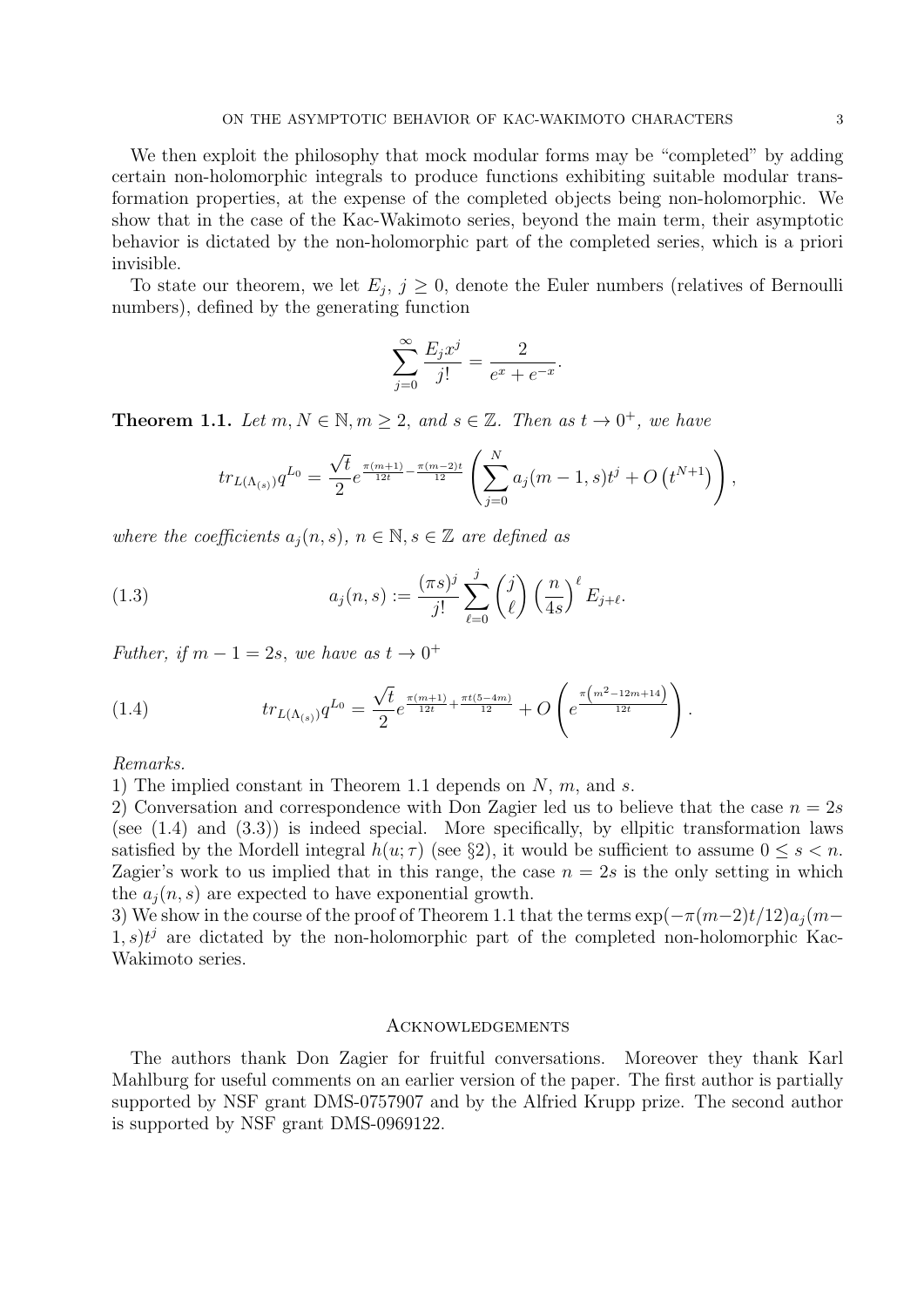#### 4 KATHRIN BRINGMANN AND AMANDA FOLSOM

## 2. Multivariable Appell functions and modularity of Kac-Wakimoto CHARACTERS

To study the asymptotic behavior of the Kac-Wakimoto characters  $tr_{L(\Lambda_{(s)})}q^{L_0}$  we would like to map the cusp 0 to the cusp  $\infty$ . For this, we rewrite the series in terms of multivariable Appell functions, which are related to automorphic objects, and were recently studied by Zwegers [21, 22]. We start by recalling these functions and their automorphic properties. Firstly define for  $n \in \mathbb{N}$ 

(2.1) 
$$
\mu_n(u,v) = \mu_n(u,v;\tau) := \frac{e^{\pi i u}}{\prod_{j=1}^n \vartheta(v_j;\tau)} \sum_{k \in \mathbb{Z}^n} \frac{(-1)^{|k|} q^{\frac{1}{2}||k||^2 + \frac{1}{2}|k|} e^{2\pi i k \cdot v}}{1 - e^{2\pi i u} q^{|k|}},
$$

where  $|k| := \sum_{i=1}^n k_i$ ,  $||k||^2 := \sum_{i=1}^n k_i^2$ , and  $u \in \mathbb{C}$ ,  $v \in \mathbb{C}^n$ ,  $\tau \in \mathbb{H}$ . The classical Jacobi theta function  $\vartheta$  is defined by

$$
\vartheta(u) = \vartheta(u;\tau) := \sum_{\nu \in \frac{1}{2} + \mathbb{Z}} e^{\pi i \nu^2 \tau + 2\pi i \nu \left(u + \frac{1}{2}\right)} \n= -i q^{\frac{1}{8}} e^{-\pi i u} \prod_{n=1}^{\infty} (1 - q^n) \left(1 - e^{2\pi i u} q^{n-1}\right) \left(1 - e^{-2\pi i u} q^n\right).
$$

To state the transformation laws of  $\mu_n$ , we require further functions. To be more precise, we define "shifted" multivariable Appell sums  $\mu_{n,\ell}$  and also a Mordell integral h. These functions are given by  $(0 \leq \ell \leq n - 1)$ 

(2.2) 
$$
\mu_{n,\ell}(u,v) = \mu_{n,\ell}(u,v;\tau) := (-1)^{\ell} q^{-\frac{\ell^2}{2n}} e^{-\frac{2\pi i \ell}{n}(u-|v|)} \mu_n(u+\ell \tau, v; \tau),
$$

$$
h(u) = h(u;\tau) := \int_{\mathbb{R}} \frac{e^{\pi i \tau x^2 - 2\pi ux}}{\cosh(\pi x)} dx.
$$

Clearly we have that  $\mu_n(u, v) = \mu_{n,0}(u, v)$ . The following proposition gives an expression for the Kac-Wakimoto characters  $tr_{L(\Lambda_{(s)})} q^{L_0}$  in terms of the multivariable Appell sums  $\mu_{n,\ell}$ , the Mordell integral h, and the Dedekind  $\eta$ -function. In what follows and throughout, for  $c \in \mathbb{C}$ , we use the notation  $\mathbf{c} := (c, c, \dots, c) \in \mathbb{C}^N, N \in \mathbb{N}$ .

**Proposition 2.1.** For  $m \in \mathbb{N}, m \geq 2$ , and  $s \in \mathbb{Z}$ , we have

$$
tr_{L(\Lambda_{(s)})} q^{L_0} = i^{-m+1} \frac{\eta^{2m} \left(-\frac{1}{2\tau}\right)}{\eta^{2m+1} \left(-\frac{1}{\tau}\right)} \sqrt{\frac{1}{(m-1)}} e^{-\frac{\pi i s}{m-1} + \frac{\pi i (m-2)^2}{4(m-1)\tau} + \pi i \tau \left(\frac{s^2}{m-1} + \frac{m-2}{12}\right)} \times \sum_{r=0}^{m-2} e^{-\frac{2\pi i r s}{m-1}} \mu_{m-1,r} \left(-\frac{1}{2\tau}, \frac{-1}{2\tau}; -\frac{1}{\tau}\right) + \frac{\sqrt{-i\tau}}{2} q^{\frac{m-2}{24}} \frac{\eta^{2m} \left(-\frac{1}{2\tau}\right)}{\eta^{2m+1} \left(-\frac{1}{\tau}\right)} h\left(s\tau; (m-1)\tau\right).
$$
\n(2.3)

To prove Proposition 2.1, we will make use of various modular and elliptic transformation laws satisfied by the functions  $\mu_n$ . In particular, from the multivariable Appell function  $\mu_n$ , Zwegers [22] formed a non-holomorphic function  $\hat{\mu}_n$ , and established modular transformation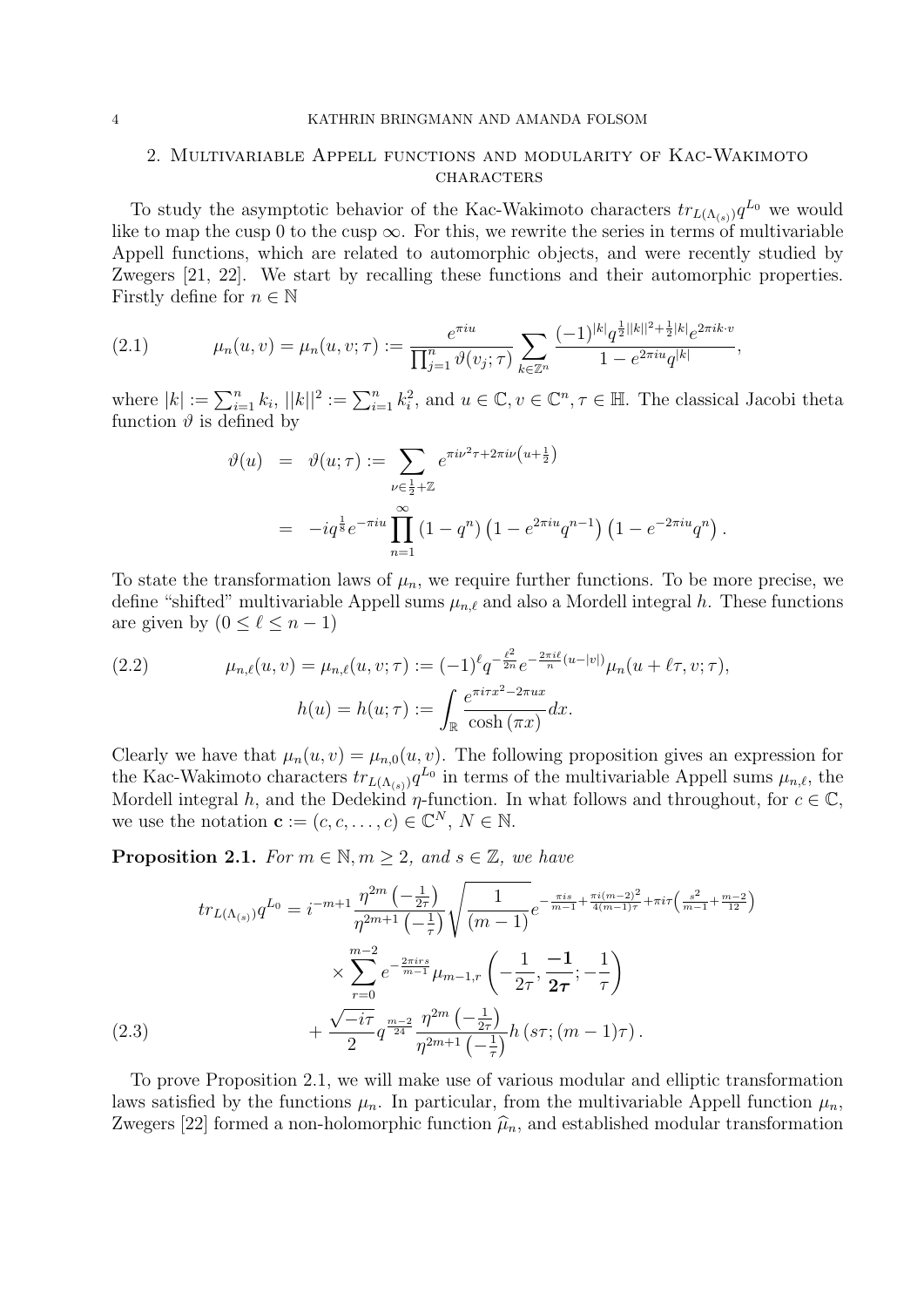properties of this "completed" function  $\hat{\mu}_n$ . To be more precise, define

(2.4) 
$$
\widehat{\mu}_n(u,v) = \widehat{\mu}_n(u,v;\tau) := \mu_n(u,v;\tau) - \frac{i}{2}R\left(u - |v| - \frac{n+1}{2}; n\tau\right).
$$

Here the real-analytic function  $R$  is defined by

(2.5) 
$$
R(u) = R(u; \tau) := \sum_{\nu \in \frac{1}{2} + \mathbb{Z}} \left\{ \text{sgn}(\nu) - E\left( (\nu + a) \sqrt{2y} \right) \right\} (-1)^{\nu - \frac{1}{2}} e^{-\pi i \nu^2 \tau - 2\pi i \nu u},
$$

where  $y := \text{Im}(\tau)$ ,  $a := \text{Im}(u)/\text{Im}(\tau)$ , and the function E is defined by

$$
E(u) := 2 \int_0^u e^{-\pi u^2} du.
$$

The following proposition states some modular and elliptic transformation laws for the functions R,  $\hat{\mu}_n$ , and h as established by Zwegers [21, 22]. The function  $\hat{\mu}_{n,\ell}$  appearing in Proposition 2.2 below is defined as in (2.2), with  $\mu_{n,\ell}$  replaced by  $\widehat{\mu}_{n,\ell}$ .

**Proposition 2.2.** Let  $u, v \in \mathbb{C}, \tau \in \mathbb{H}, \lambda_1, \nu_1 \in \mathbb{Z}$  and  $\lambda_2, \nu_2 \in \mathbb{Z}^n$  such that  $\lambda_1 - |\lambda_2| \in n\mathbb{Z}$ . Then the following are true:

$$
(1) \quad \widehat{\mu}_n(u,v) = (-1)^{\lambda_1 + |\lambda_2| + \nu_1 + |\nu_2|} e^{-\frac{2\pi i}{n}(\lambda_1 - |\lambda_2|)(u - |v|)} q^{-\frac{1}{2n}(\lambda_1 - |\lambda_2|)^2} \times \widehat{\mu}_n(u + \lambda_1 \tau + \nu_1, v + \lambda_2 \tau + \nu_2),
$$

$$
(2) \quad \widehat{\mu}_{n,\ell}(u,v;\tau) = i^{n+1} \sqrt{\frac{i}{n\tau}} e^{\frac{\pi i}{n\tau}(u-|v|)^2} \sum_{r=0}^{n-1} e^{\frac{2\pi ir\ell}{n}} \widehat{\mu}_{n,r} \left( -\frac{u}{\tau}, -\frac{v}{\tau}; -\frac{1}{\tau} \right),
$$

$$
(3) \quad R(u+1) \qquad = \qquad -R(u),
$$

(4) 
$$
R(u; \tau) = -\frac{1}{\sqrt{-i\tau}} e^{\frac{\pi i u^2}{\tau}} \left( R\left(\frac{-u}{\tau}; -\frac{1}{\tau}\right) - h\left(\frac{-u}{\tau}; -\frac{1}{\tau}\right) \right),
$$

(5) 
$$
h(u;\tau) = \frac{1}{\sqrt{-i\tau}}e^{\frac{\pi i u^2}{\tau}}h\left(\frac{u}{\tau};-\frac{1}{\tau}\right).
$$

We next give a proposition which relates the function R at the arguments  $\frac{\tau}{n}$  and  $n\tau$ . Its proof just requires the explicit definition of  $R$  as given in  $(2.5)$ .

**Proposition 2.3.** For  $n \in \mathbb{N}$ ,  $u \in \mathbb{C}$ ,  $\tau \in \mathbb{H}$ , we have

$$
R\left(u;\frac{\tau}{n}\right) = \sum_{\ell=0}^{n-1} q^{-\frac{1}{2n}\left(\ell - \frac{n-1}{2}\right)^2} e^{-2\pi i \left(\ell - \frac{n-1}{2}\right)\left(u+\frac{1}{2}\right)} R\left(nu+\left(\ell - \frac{n-1}{2}\right)\tau + \frac{n-1}{2};n\tau\right).
$$

We are now ready to prove Proposition 2.1.

Proof of Proposition 2.1. It is not hard to see that one can rewrite the Kac-Wakimoto characters as

(2.6) 
$$
tr_{L(\Lambda_{(s)})} q^{L_0} = i(-2)^m q^{\frac{m-2}{24}} \frac{\eta^{2m}(2\tau)}{\eta^{2m+1}(\tau)} \mu_{m-1} \left(\frac{1}{2} - s\tau, \frac{1}{2}; \tau\right).
$$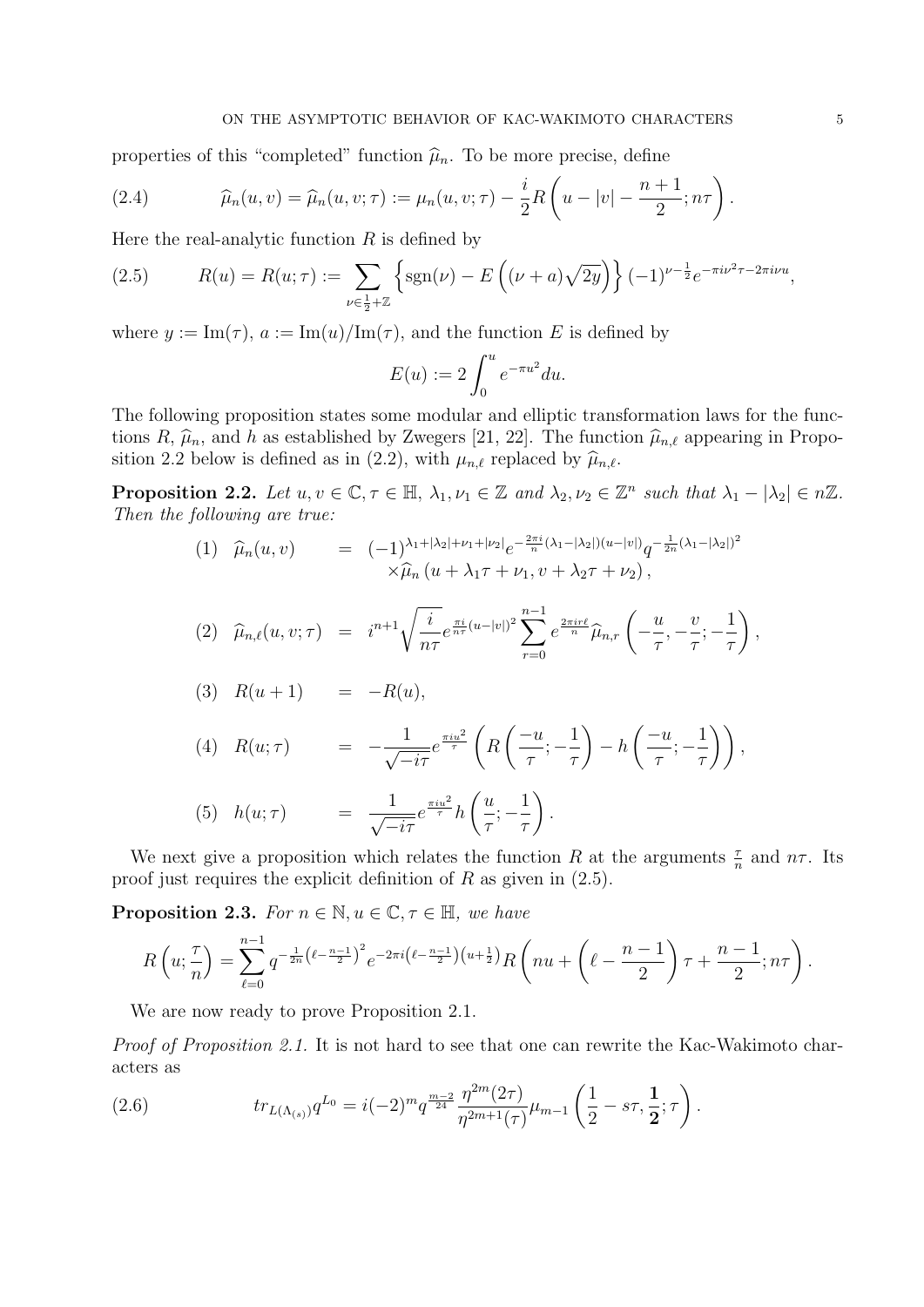Next, using (2.4), and the transformation laws in Proposition 2.2, we rewrite (for  $n \in \mathbb{N}$ )

$$
(2.7) \quad \mu_n\left(\frac{1}{2} - s\tau, \frac{1}{2}; \tau\right) = i^{n+1} \sqrt{\frac{i}{n\tau}} e^{-\frac{\pi i s}{n} + \frac{\pi i (n-1)^2}{4n\tau} + \frac{\pi i s^2 \tau}{n}} \sum_{r=0}^{n-1} e^{-\frac{2\pi i rs}{n}} \mu_{n,r} \left(-\frac{1}{2\tau}, -\frac{1}{2\tau}; -\frac{1}{\tau}\right) + \frac{i^n}{2} \sqrt{\frac{i}{n\tau}} e^{-\frac{\pi i s}{n} + \frac{\pi i (n-1)^2}{4n\tau} + \frac{\pi i s^2 \tau}{n}} \sum_{r=0}^{n-1} e^{-\frac{2\pi i rs}{n}} (-1)^r e^{\frac{\pi i r^2}{n\tau}} e^{-\frac{2\pi i r}{n}} \left(-\frac{1}{2\tau}\right) R \left(\frac{n-1}{2\tau} - \frac{r}{\tau} - \frac{n+1}{2}; -\frac{n}{\tau}\right) - \frac{i}{2} (-1)^n \sqrt{\frac{i}{n\tau}} e^{\frac{\pi i s^2 \tau}{n}} R \left(\frac{s}{n}; -\frac{1}{n\tau}\right) + \frac{i}{2} (-1)^n \sqrt{\frac{i}{n\tau}} e^{\frac{\pi i s^2 \tau}{n}} h \left(\frac{s}{n}; -\frac{1}{n\tau}\right).
$$

To further simplify (2.7) we apply Proposition 2.3 with  $u = s/n$  and replace  $\tau$  by  $-1/\tau$  to find that  $R\left(\frac{s}{n}\right)$  $\frac{s}{n}; -\frac{1}{n\tau}$  equals

$$
-ie^{-\frac{\pi is}{n}+\frac{\pi i(n-1)^2}{4n\tau}-\frac{\pi in}{2}}\sum_{r=0}^{n-1}(-1)^r e^{-\frac{2\pi i rs}{n}+\frac{\pi ir^2}{n\tau}-\frac{\pi ir(n-1)}{n\tau}}R\left(\left(r-\frac{n-1}{2}\right)\left(-\frac{1}{\tau}\right)-\frac{n+1}{2};-\frac{n}{\tau}\right).
$$

Using this, we obtain from (2.7) that  $\mu_n\left(\frac{1}{2} - s\tau, \frac{1}{2}; \tau\right)$  equals (2.8)

$$
i^{n+1}\sqrt{\frac{i}{n\tau}}e^{\frac{-\pi is}{n}+\frac{\pi i(n-1)^2}{4n\tau}+\frac{\pi is^2\tau}{n}}\sum_{r=0}^{n-1}e^{-\frac{2\pi irs}{n}}\mu_{n,r}\left(-\frac{1}{2\tau},-\frac{1}{2\tau};-\frac{1}{\tau}\right)+\frac{i}{2}(-1)^n\sqrt{\frac{i}{n\tau}}e^{\frac{\pi is^2\tau}{n}}h\left(\frac{s}{n};-\frac{1}{n\tau}\right).
$$

Inserting (2.8) into (2.6) (with  $n = m - 1$ ), using Proposition 2.2 (5), and the transformation Inserting (2.8) Into (2.0) (with  $n = m - 1$ ), using Proposition 2.2 (3), and the transformation<br>law of the *η*-function,  $\eta(-1/\tau) = \sqrt{-i\tau}\eta(\tau)$  gives the claim.

### 3. Asymptotic behavior of the Kac Wakimoto characters

In this section we determine the asymptotic behavior of the Kac-Wakimoto characters  $tr_{L(\Lambda_{(s)})} q^{L_0}$  by making use of Proposition 2.1, and analyzing the behavior of the functions  $\eta, \mu_{n,r}$ , and h in Proposition 3.1 and Proposition 3.2.

**Proposition 3.1.** As  $t \to 0^+$ , for  $n \in \mathbb{N}$ ,  $s \in \mathbb{Z}$ , and  $0 \le r \le n-1$ , we have that

(1) 
$$
\frac{\eta^{2n+2} \left(\frac{i}{2t}\right)}{\eta^{2n+3} \left(\frac{i}{t}\right)} = e^{\frac{\pi}{12t}(n+2)} \left(1 + O\left(e^{-\frac{\pi}{t}}\right)\right),
$$
  
(2) 
$$
\mu_{n,r} \left(\frac{i}{2t}, \frac{i}{2t}; \frac{i}{t}\right) \sim \binom{n+1}{r+1} i^n e^{\frac{\pi}{nt} \left(r^2 + (1-n)r\right) - \frac{\pi}{2t} - \frac{\pi n}{4t}}.
$$

Proof of Proposition 3.1. Proposition 3.1 (1) is obvious. To prove Proposition 3.1 (2), we re-write

(3.1) 
$$
\mu_{n,r}\left(\frac{\tau}{2},\frac{\tau}{2};\tau\right) = \frac{(-1)^r q^{-\frac{r^2}{2n}+\frac{r(n-1)}{2n}+\frac{1}{4}+\frac{r}{2}}}{\vartheta^n\left(\frac{\tau}{2};\tau\right)} \sum_{k\in\mathbb{Z}^n} \frac{(-1)^{|k|} q^{\frac{1}{2}||k||^2+|k|}}{1-q^{|k|+r+\frac{1}{2}}}.
$$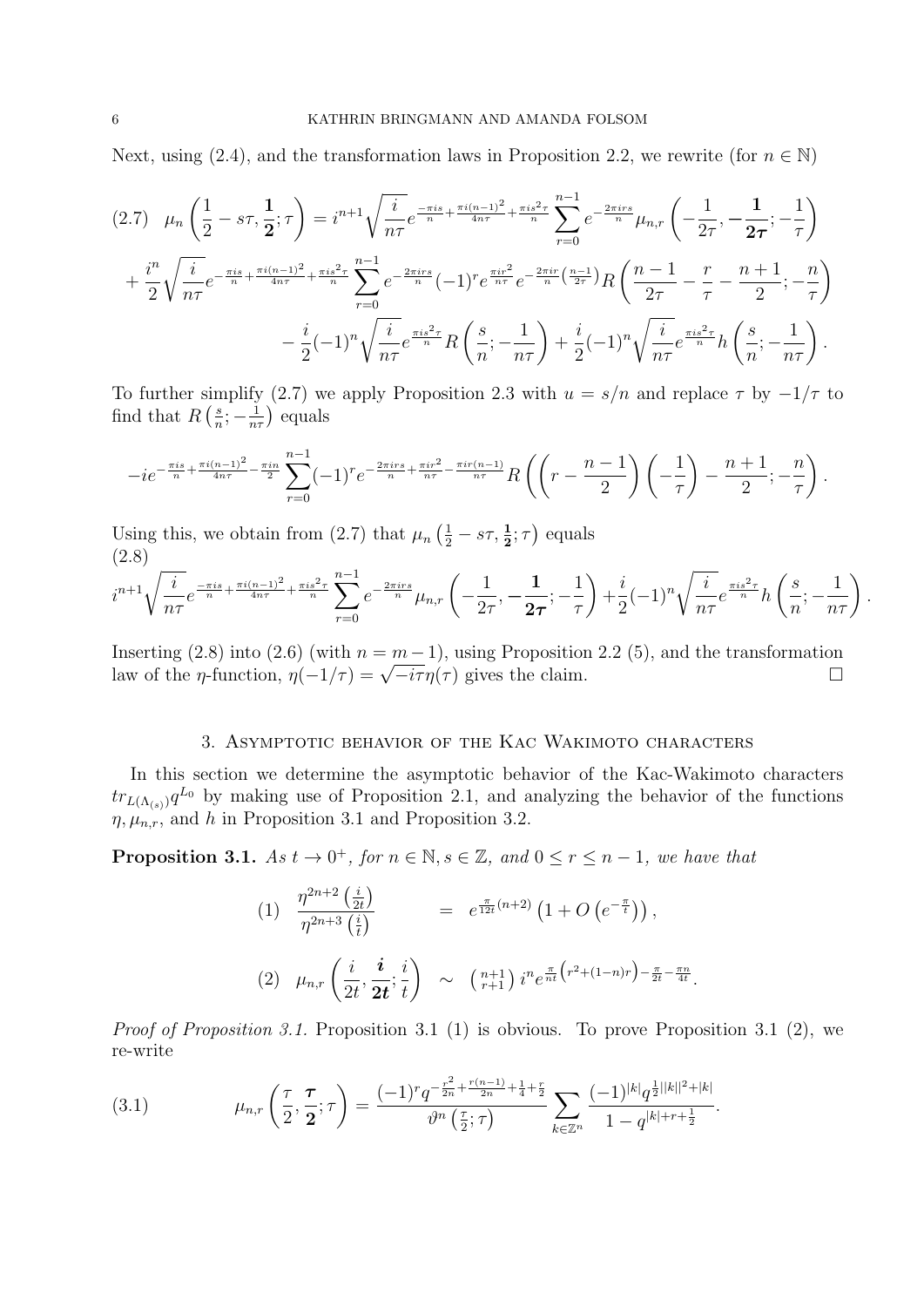We first determine the smallest exponent in  $q$  in the Lerch sum. For this, we re-write it as

$$
\sum_{k \in \mathbb{Z}^n} \frac{(-1)^{|k|} q^{\frac{1}{2}||k||^2 + |k|}}{1 - q^{|k| + r + \frac{1}{2}}} = \sum_{\substack{k \in \mathbb{Z}^n \\ |k| + r + \frac{1}{2} > 0 \\ j \ge 0}} (-1)^{|k|} q^{\frac{1}{2}||k||^2 + |k| + j\left(|k| + r + \frac{1}{2}\right)} \\
- \sum_{\substack{k \in \mathbb{Z}^n \\ |k| + r + \frac{1}{2} < 0}} (-1)^{|k|} q^{\frac{1}{2}||k||^2 + |k| - j\left(|k| + r + \frac{1}{2}\right)}.
$$
\n(3.2)

We first treat the first sum on the right hand side of  $(3.2)$ . For the exponent to be minimal one requires that  $j = 0$  and this contribution is given by

$$
\sum_{\substack{k\in\mathbb{Z}^n\\|k|+r+\frac{1}{2}>0}} (-1)^{|k|}q^{\frac{1}{2}||k||^2+|k|}=q^{-\frac{n}{2}}(-1)^n\sum_{\substack{k\in\mathbb{Z}^n\\|k|+r+\frac{1}{2}-n>0}} (-1)^{|k|}q^{\frac{1}{2}||k||^2}
$$

The minimal exponent occurs if  $n - r$  of the  $k_i$  are 1 and the remaining  $k_i$  are 0. This gives the contribution  $(-1)^r \binom{n}{r} q^{-\frac{r}{2}}$ . Similarly, the second sum on the right hand side of (3.2) has minimal exponent for  $j = 1$  and this contribution is given by

$$
-q^{-r-\frac{1}{2}}\sum_{\stackrel{k\in\mathbb{Z}^n}{|k|+r+\frac{1}{2}<0}}(-1)^{|k|}q^{\frac{1}{2}||k||^2}.
$$

The exponent is minimal if  $r + 1$  of the  $k_i$  are  $-1$  and the remaining  $k_i$  are 0. This gives the contribution  $(-1)^r \binom{n}{r+1} q^{-\frac{r}{2}}$ . Combining the terms gives that the minimal exponent is  $-\frac{r}{2}$ and this term has a weighting of  $(-1)^r \binom{n+1}{r+1}$ .

Now one easily obtains the claim, using that

$$
\vartheta\left(\frac{i}{2t};\frac{i}{t}\right) \sim -ie^{\frac{\pi}{4t}}.
$$

.

Finally, we analyze the behavior of the functions  $h(sit; nit)$ , which one can see by Proposition 2.1, Proposition 3.1 (with  $n = m - 1$ ), and Proposition 3.2 below, essentially determine the asymptotic expansion of the Kac-Wakimoto series beyond the main term.

**Proposition 3.2.** For  $s \in \mathbb{Z}$ ,  $n, N \in \mathbb{N}$ , and  $t \in \mathbb{R}^+$ , we have as  $t \to 0^+$ 

$$
h(sit;nit) = \sum_{j=0}^{N} a_j(n, s)t^{j} + O(t^{N+1}),
$$

where the coefficients  $a_i$  are defined in (1.3). Moreover, for  $n = 2s$ , we have

(3.3) 
$$
h(sit; 2sit) = e^{-\frac{\pi st}{2}} = e^{-\frac{\pi nt}{4}}.
$$

Remarks.

1) One can also rewrite the asymptotic expansion above for  $h(sit; nit)$  in terms of the Riemann-zeta function and the Hurwitz-zeta function, using the identity (see [15] equation (3.15))

$$
E_{2j} = \frac{2(2j)!(-1)^j}{\pi^{2j+1}4^j} \left( 4^j (1 - 2 \cdot 4^j) \zeta(2j+1) + \zeta\left(2j+1, \frac{1}{4}\right) \right).
$$

 $\Box$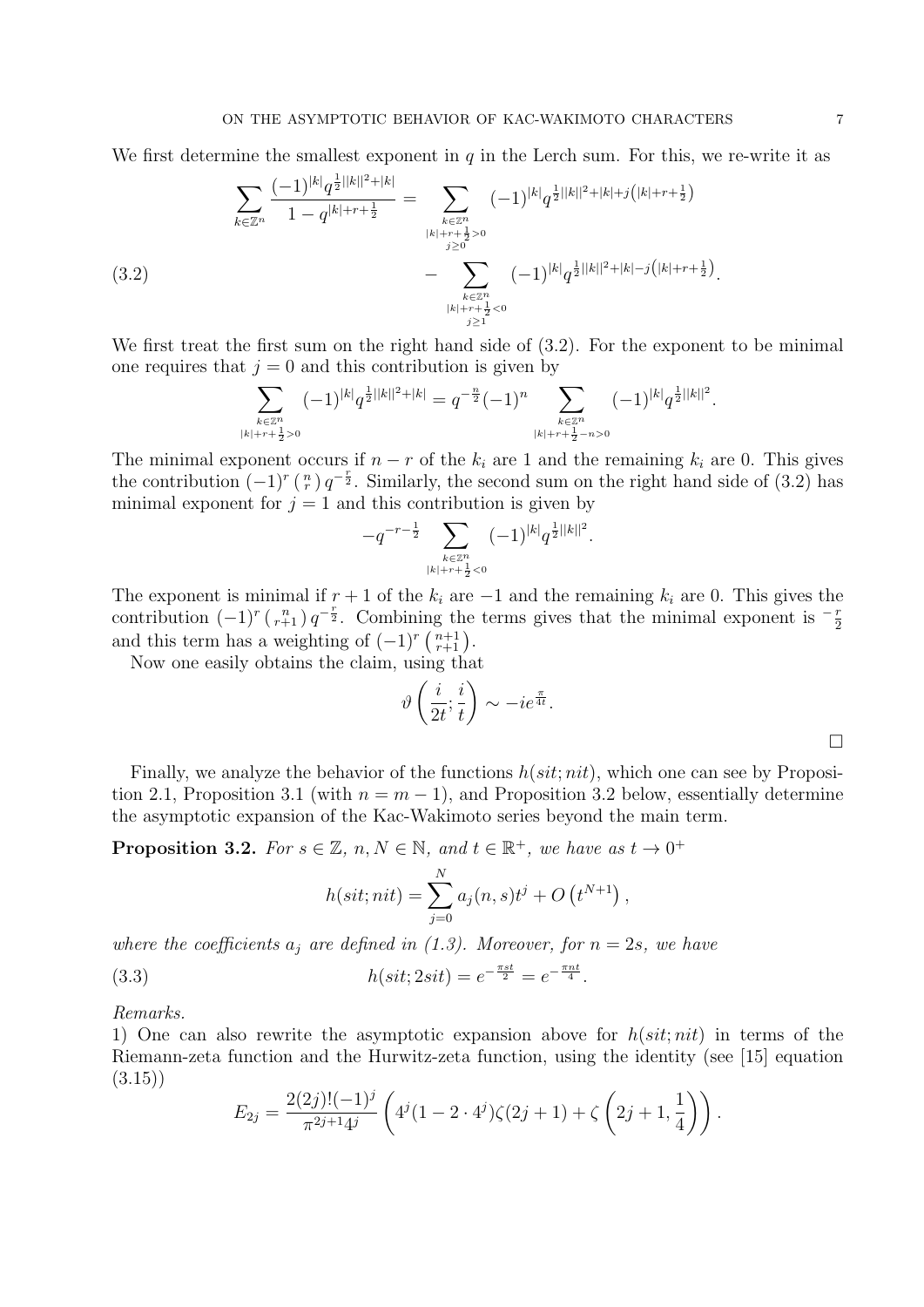2) The implied constant in Proposition 3.2 depends on s, n, and N.

Proof of Proposition 3.2. We first consider the general case. By definition, we have

$$
H(t) := h\left(sit; nit\right) = \int_{\mathbb{R}} \frac{e^{-2\pi i stx - \pi nt x^2}}{\cosh(\pi x)} \, dx.
$$

It is not hard to see that  $H$  is infinitely many times differentiable. By Taylor's Theorem we have that

$$
H(t) = T_N(t) + R_N(t),
$$

where  $T_N$  is the Nth Taylor polynomial at 0, and we use the remainder  $R_N$  in the Lagrange form

$$
R_N(t) := \frac{h^{(N+1)}(c)}{(N+1)!} t^{N+1}
$$

with  $c \in (0, t)$ .

To prove Proposition 3.2, we will first explicitly determine  $T_N$  and then show that  $R_N(t) =$  $O(t^{N+1})$ . We first observe that for  $\ell \in \mathbb{N}_0$ 

(3.4) 
$$
H^{(\ell)}(t) = \int_{\mathbb{R}} \frac{e^{-2\pi i stx - \pi nt x^2}}{\cosh(\pi x)} \left(-2\pi i s x - n\pi x^2\right)^{\ell} dx,
$$

where we justify interchanging the order of integration and differentiation by dominated convergence. We now write  $T_N(t) = \sum_{j=0}^N a_j(n,s)t^j$  and show that the coefficients  $a_j$  have the representation given in  $(1.3)$ . From  $(3.4)$  we obtain, using the Binomial Theorem, that

$$
(3.5) \t a_j(n,s) = \frac{(-\pi)^j}{j!} \int_{\mathbb{R}} \frac{(nx^2 + 2isx)^j}{\cosh(\pi x)} dx = \frac{(-\pi)^j}{j!} \sum_{\ell=0}^j {j \choose \ell} n^{\ell} (2is)^{j-\ell} \int_{\mathbb{R}} \frac{x^{j+\ell}}{\cosh(\pi x)} dx.
$$

Using the known identity for Euler numbers (see [9], for example)

$$
\int_{\mathbb{R}} \frac{x^{\ell}}{\cosh(\pi x)} dx = (-2i)^{-\ell} E_{\ell}
$$

gives the shape of the coefficients  $a_i(n, s)$  as claimed in the proposition.

We will next prove that  $R_N(t) = O(t^{N+1})$  which is equivalent to showing that  $H^{(N+1)}(c)$ (recall that  $c \in (0, t)$ ) can be uniformly bounded (i.e. independent of t). Proceeding as in  $(3.5)$ , we obtain

$$
(3.6) \t\t |H^{(N+1)}(c)| \le \pi^{N+1} \sum_{\ell=0}^{N+1} {N+1 \choose \ell} n^{\ell} (2|s|)^{N+1-\ell} \int_{\mathbb{R}} \frac{|x|^{N+1+\ell}}{\cosh(\pi x)} dx < \infty,
$$

which is independent of t. To justify the finiteness of (3.6), note that for  $n \in \mathbb{N}_0$ ,

$$
\int_{\mathbb{R}} \frac{|x|^{2n}}{\cosh(\pi x)} dx = (-1)^n 2^{-2n} E_{2n},
$$
\n
$$
\int_{\mathbb{R}} \frac{|x|^{2n+1}}{\cosh(\pi x)} dx = 2 \left( \int_0^1 + \int_1^\infty \right) \frac{x^{2n+1}}{\cosh(\pi x)} dx \le 2 + (-1)^{n+1} 2^{-2n-1} E_{2n+2}.
$$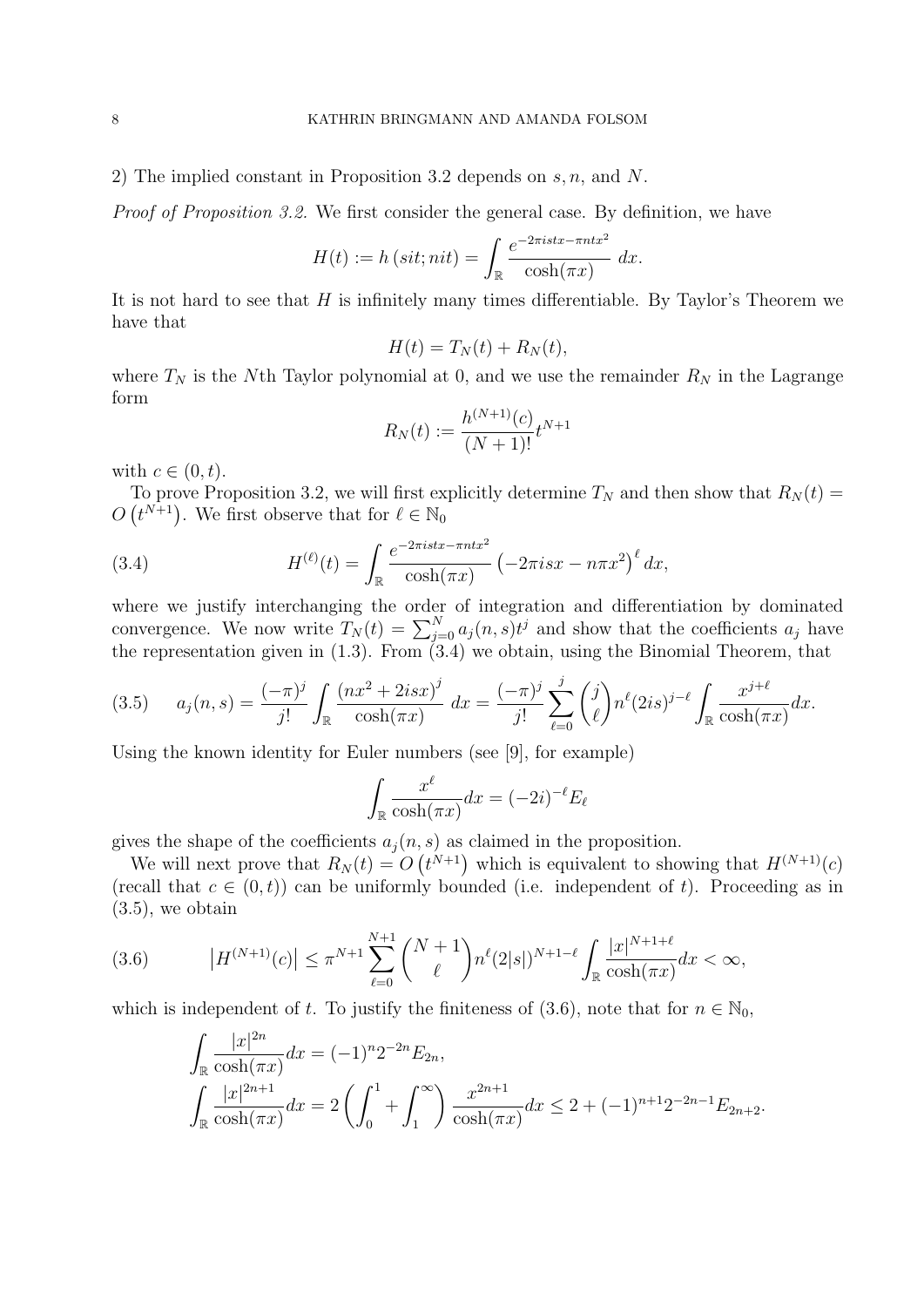We finally consider the special case  $n = 2s$ . Here the situation simplifies if one instead works with the inverted function  $h$ . To be more precise, Proposition 2.2 (5) gives that

(3.7) 
$$
h(sit; 2sit) = \frac{1}{\sqrt{2st}} e^{-\frac{\pi st}{2}} h\left(\frac{1}{2}; -\frac{1}{2sit}\right).
$$

Inserting the definition of  $h$  gives

$$
h\left(\frac{1}{2}; -\frac{1}{2sit}\right) = \int_{\mathbb{R}} \frac{e^{-\frac{\pi x^2}{2st} - \pi x}}{\cosh(\pi x)} dx = \int_{\mathbb{R}} e^{-\frac{\pi x^2}{2st}} dx = \sqrt{2st},
$$
  
=  $e^{-\frac{\pi st}{2}}$ .

so that  $h(sit; 2sit) = e^{-\frac{\pi st}{2}}$ 

Theorem 1.1. now follows easily from Proposition 2.1, Proposition 3.1 (with  $n = m - 1$ ), and Proposition 3.2.

### **REFERENCES**

- [1] R. Borcherds, Monstrous Moonshine and Monstrous Lie Superalgebras, Invent. Math. 109 (1992), 405- 444.
- [2] K. Bringmann, Asymptotics for rank partition functions, Trans. Amer. Math. Soc. 361 (2009), 3483– 3500.
- [3] K. Bringmann and B. Kane, Inequalities for differences of Dyson's rank for all odd moduli, Math. Res. Lett., accepted for publication.
- [4] K. Bringmann and J. Lovejoy, Overpartitions and class numbers of binary quadratic forms, Proc. Nat. Acad. Sci. USA 106 (2009), 5513–5516.
- [5] K. Bringmann and K. Ono, The f(q) mock theta function conjecture and partition ranks, Invent. Math. 165 (2006), 243–266.
- [6] K. Bringmann and K. Ono, Dyson's rank and Maass forms, Ann. of Math. 171 (2010), 419–449.
- [7] K. Bringmann and K. Ono, Some characters of Kac and Wakimoto and nonholomorphic modular functions, Math. Annalen 345 (2009), 547-558.
- [8] J. Conway and S. Norton, Monstrous Moonshine, Bull. London Math. Soc. 11 (1979), 308-339.
- [9] A. Erdelyi, W. Magnus, F. Oberhettinger, and F. Tricomi, Higher transcendental functions, Vol. III., based on notes left by Harry Bateman, reprint of the 1955 original, Robert E. Krieger Publishing Co., Inc., Melbourne, Fla., (1981).
- [10] A. Folsom, Kac-Wakimoto characters and universal mock theta functions, Trans. Amer. Math. Soc., to appear.
- [11] B. Gordon and R. McIntosh, A survey of mock theta functions I, preprint.
- [12] V. Kac, Infinite-dimensional Lie algebras and Dedekind's eta function, Funct. Anal. Appl. 8 (1974), 68-70.
- [13] V. Kac, Infinite-dimensional Lie algebras, Third edition. Cambridge University Press, Cambridge, (1990).
- [14] V. Kac and M. Wakimoto, Integrable highest weight modules over affine superalgebras and Appell's function, Comm. Math. Phys. **215** (2001), 631-682.
- [15] T. Kim, Euler numbers and polynomials associated with zeta functions, Abstr. Appl. Anal. Art. ID 581582, (2008).
- [16] J. Lepowsky and S. Milne, Lie algebraic approaches to classical partition identities, Advances in Mathematics 29 (1978), 15-59.
- [17] J. Lepowsky and S. Milne, Lie algebras and classical partition identities, Proc. Nat. Acad. Sci. U.S.A. 75 (1978), 578-579.
- [18] J. Lepowsky and R. Wilson, The Rogers-Ramanujan identities: Lie theoretic interpretation and proof, Proc. Nat. Acad. Sci. U.S.A. 78 (1981), 699-701.
- [19] I. Macdonald, Affine root systems and Dedekind's η-function, Invent. Math. 15 (1972), 91-143.